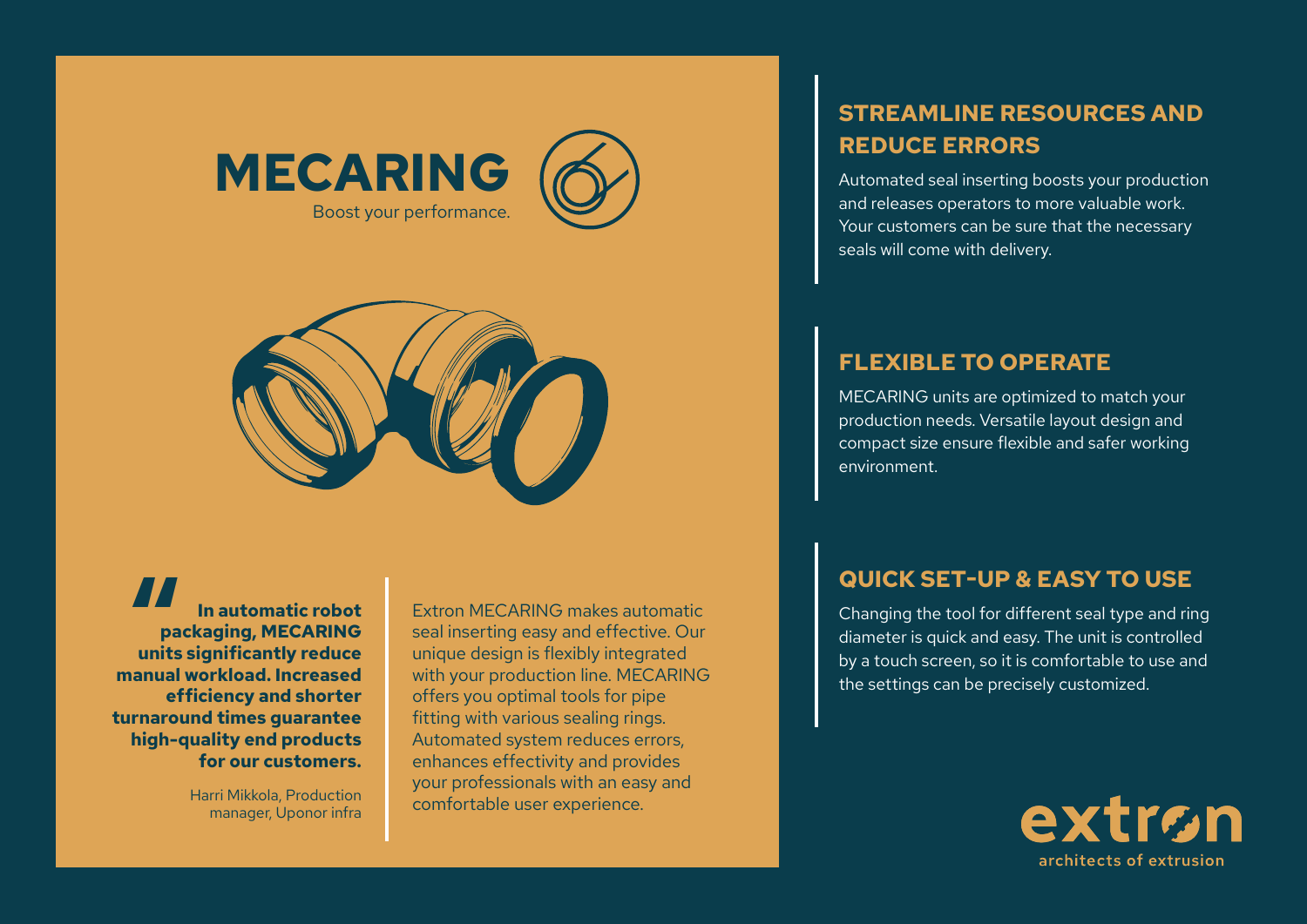

# **MECARING A 32-200**

**MECARING A** is designed to boost your process with automatic seal inserting. It is easy to integrate to pipe extrusion and injection molding lines. It is effective for both online and offline use.

### **FEATURES:**

- Pipes and fittings from 20 to 200 mm
- For variable gasket types (mm, inch)
- Application speed up to 800 pcs/h
- High-capacity gasket magazine, up to 400 pcs
- Various inserting tools with only 5 min changing time
- Controlled by Siemens PLC with touch screen
- Connected to **Extron VASTE** Cloud Service

## **TECHNICAL SPECIFICATIONS:**

- Overall machine dimensions 1100 x 660 x 1250 mm
- Compressed air connection: Inlet 0.5 inches, minimum operating pressure 6 bar
- Electrical connection 400/230 VAC, 16 A

# **OPTIMIZE YOUR MECARING A WITH EASY-CHANGE INSERTING TOOLS FOR A WIDE RANGE OF SEALS**

### **MECATOOL BL**

- Available from 28 mm to 200 mm (also inch sizes)
- Sewer and Duct pipe seals, such as BL etc.
- Compresses the seal for inserting, needs low lubrication
- Pneumatic operation with one cylinder

### **MECATOOL DD**

- Available from 40 mm to 160 mm (also inch sizes)
- Sewer pipe seals, such as HMS and DD types etc.
- Slides the seal through the cylindrical tool, needs lubrication
- Pneumatic operation with two cylinders

### **MECATOOL FS**

- Available from 50 mm to 200 mm (also inch sizes)
- Pressure and non-pressure pipe seals, such as HB-Fix, Din Lock, Anger Lock, Rieber etc.
- Simulates the human way of mounting, no need for lubrication
- Pneumatic operation with four cylinders

### **Ask for bigger diameters (up to 400 mm) for special solutions.**

## **Optional add-ons:** Talttatie 4

- Testing unit for gasket installation and fitting quality
- Label applicator with printer



FI-37800 Akaa, Finland tel. +358 40 172 7391 info@extron.fi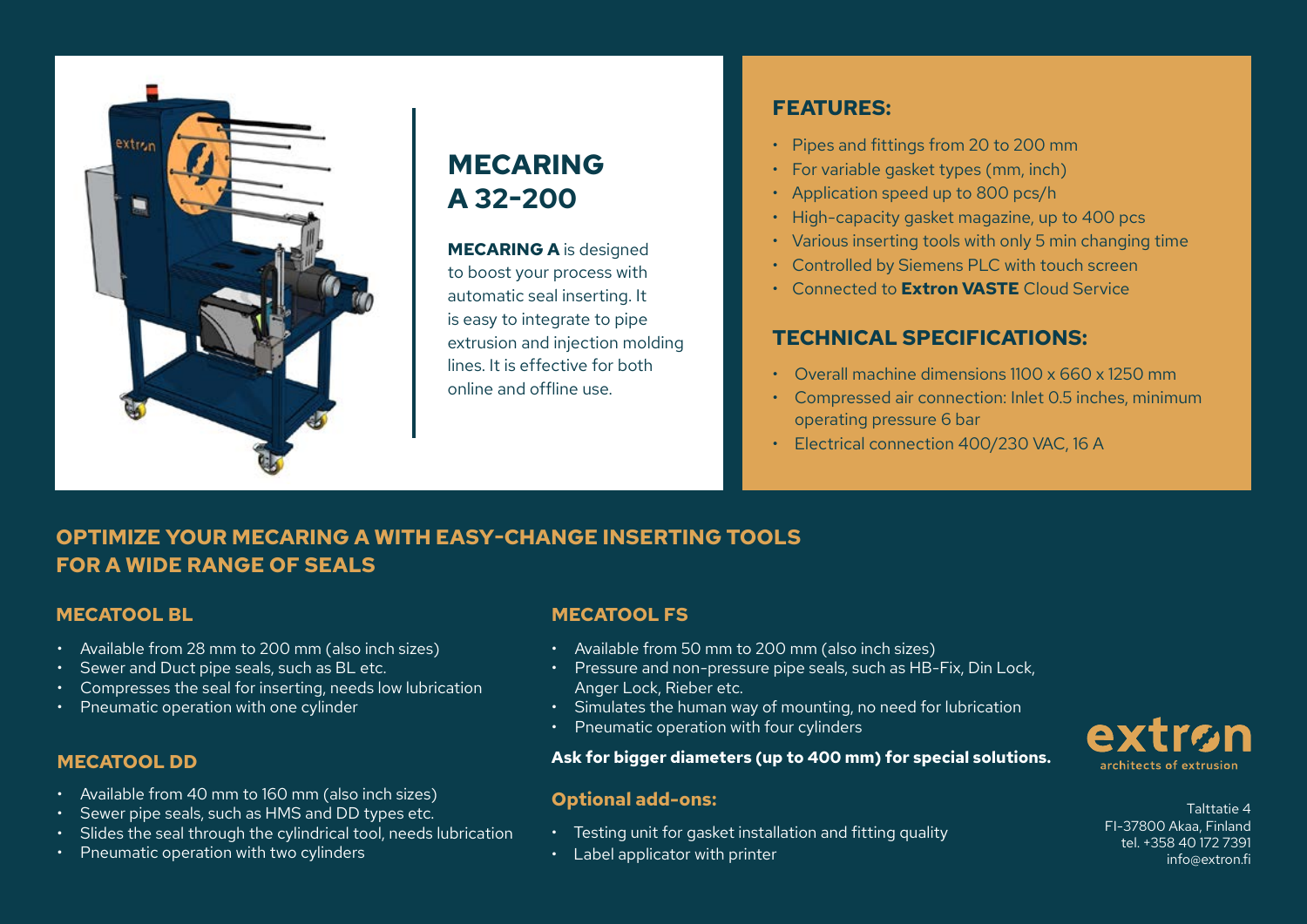# **MECARING DW 110-250**

**MECARING DW** is designed to boost your process with automatic external seal inserting. It is easy to integrate to corrugated pipe extrusion line. It is effective for both online and offline use.



### **FEATURES:**

- For corrugated pipes OD from 110 to 250 mm
- Pipe lengths from 2 m
- For flexible rubber gaskets in several profiles
- Application speed up to 150 gaskets per hour
- High-capacity gasket magazine, up to 360 gaskets
- Special designed tools for each gasket type and diameter
- Tool changing and machine setting time less than 15 minutes
- Controlled by Siemens PLC with touch screen
- Interface for extrusion line control system
- Flexible operating modes: pipe through machine or pipe in-out

### **TECHNICAL SPECIFICATIONS:**

- Overall machine dimensions: 2000 x 1700 x 2100 mm
- Pipe center heights 1000 mm (adjustable)
- Compressed air connection: Inlet 1/2", minimum operating pressure 6 bar
- Electrical connection 400/230 VAC, 16 A



Talttatie 4 FI-37800 Akaa, Finland tel. +358 40 172 7391 info@extron.fi